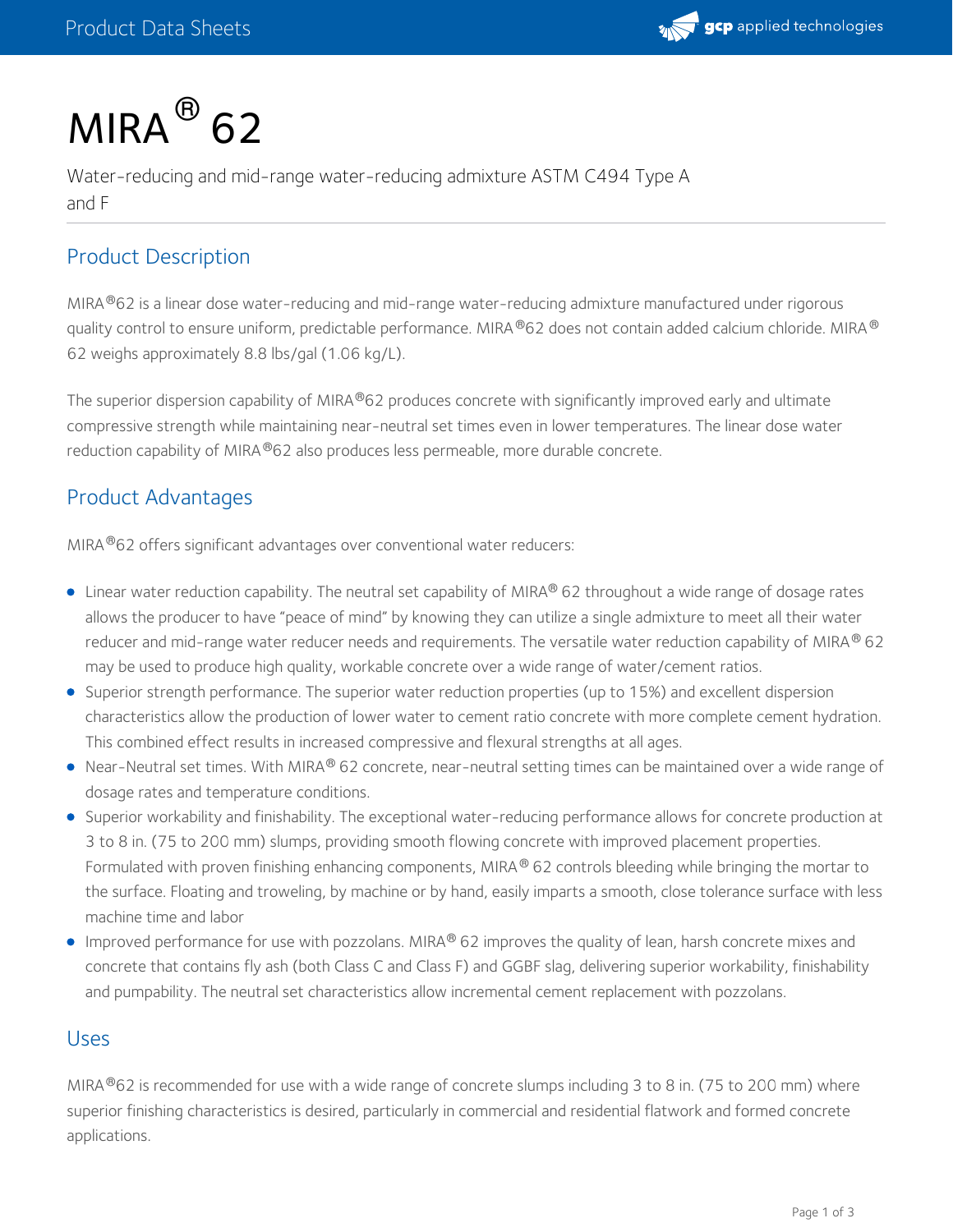

MIRA®62 may be used in a wide variety of applications including ready mix, job site and concrete paving plants for normal and lightweight concrete, and in block and precast products.

# Finishability

Finishers have stated that the cement paste or mortar in MIRA 62 concrete has improved trowelability. Floating or troweling by hand or machine imparts a smooth, close tolerance surface.

# Addition Rates

Addition rate may be varied to achieve the desired water reduction and set time. Typically, addition rates range from 2.5–15 fl oz/100 lbs (160–1000 mL/ 100 kg) of cementitious materials. Addition rates may vary depending on materials, job conditions and desired performance characteristics. Please consult your GCP Applied Technologies representative for information and assistance.

## Compatibility with Other Admixtures and Batch Sequencing

MIRA $^{\circledR}$ 62 is compatible with most GCP admixtures as long as they are added separately to the concrete mix, usually through the water holding tank discharge line. However MIRA®62 is not recommended for use in concrete containing naphthalenebased admixtures including DARACEM®19 and DARACEM®100, and melamine-based admixtures including DARACEM  $^{\circ}$ 65. In general, it is recommended that MIRA  $^{\circ}$ 62 be added to the concrete mix near the end of the batch sequence for optimum performance. Please see GCP Technical Bulletin TB-0110, Admixture Dispenser Discharge Line Location and Sequencing for Concrete Batching Operations for further recommendations. For optimum performance, different sequencing may be used if local testing shows better performance.

Pretesting of the concrete mix should be performed before use, as conditions and materials change in order to assure compatibility, and to optimize dosage rates, addition times in the batch sequencing and concrete performance. For concrete that requires air entrainment, the use of an ASTM C260 air-entraining agent (such as DARAVAIR®or DAREX® product lines) is recommended to provide suitable air void parameters for freeze-thaw resistance. Please consult your GCP Applied Technologies representative for guidance.

# Packaging & Handling

MIRA $^{\circledR}$ 62 is available in bulk, delivered by metered tank trucks, or in totes and drums.

MIRA®62 will begin to freeze at approximately 25°F (-4°C) but will return to full strength after thawing and thorough agitation. In storage and for proper dispensing, the temperature of MIRA  $^{\circ}$ 62 should be maintained above 32°F (0°C).

# Dispensing Equipment

A complete line of accurate, automatic dispensing equipment is available.

# Specifications

Concrete shall be designed in accordance with Standard Recommended Practice for Selecting Proportions for Concrete, ACI 211.